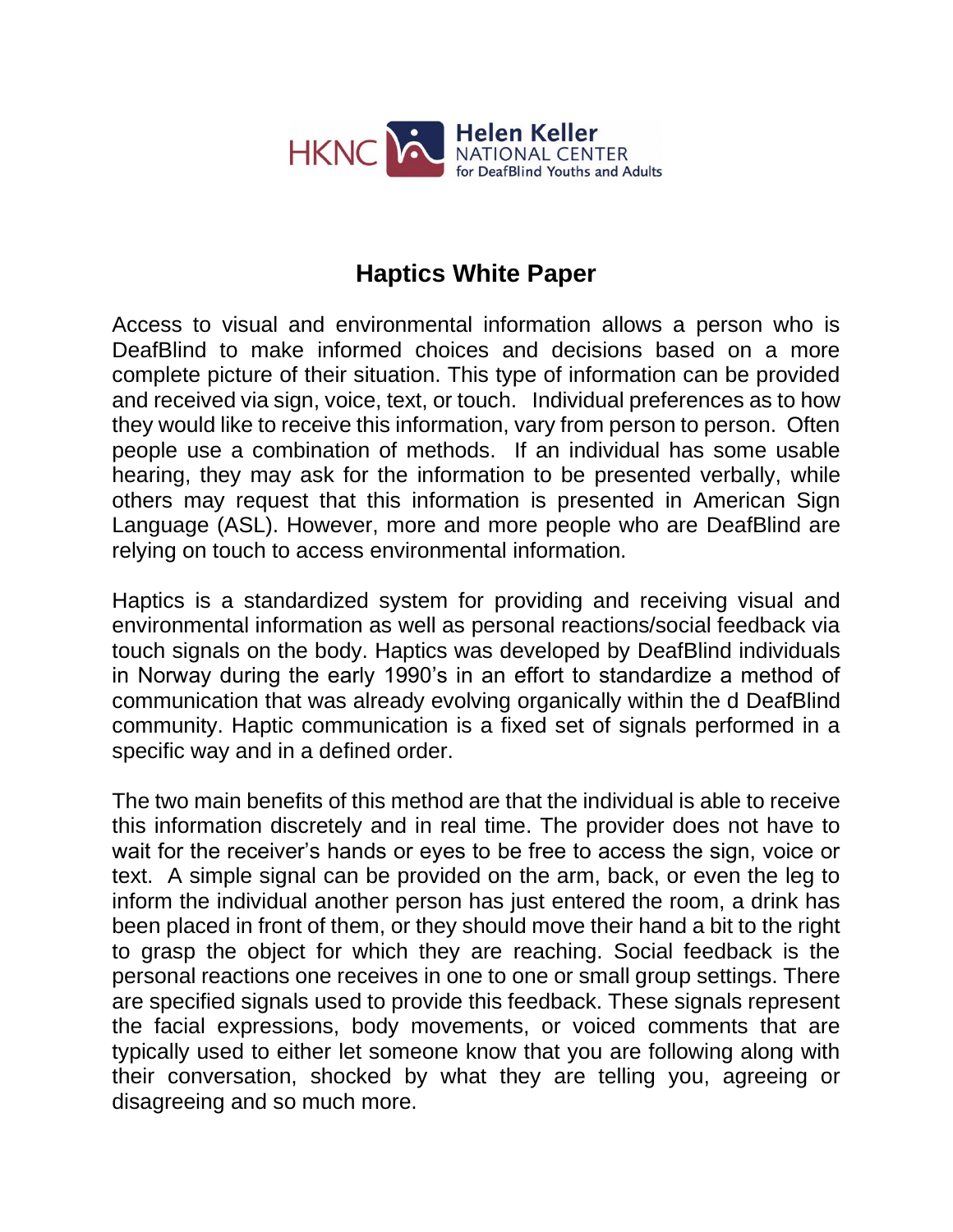# **Q & A**

## **How did HKNC learn about Haptics?**

HKNC worked closely with trainers from Norway to incorporate this system into our curriculum. HKNC and Hapti-Co (the training team from Norway) co-wrote an American version of the Haptics book to share with English readers. This version was slightly modified from the Norwegian version to accurately represent the linguistic and cultural differences of the American DeafBlind community.

#### **Who Uses Haptics?**

- Receivers of Haptics are typically DeafBlind but not always
- Providers can be anyone
	- o another DeafBlind individual
	- $\circ$  a family member
	- o co-worker
	- o classmate
	- o teacher
	- o friend
	- o interpreter
	- o Intervener

#### **How do you determine what information to provide?**

The receiver will determine the amount and type of information they would like to receive. However, several factors may influence this decision including;

- The situation they are in: (i.e. formal presentation or social gathering)
- The role of the individual: (i.e. presenter vs. participant)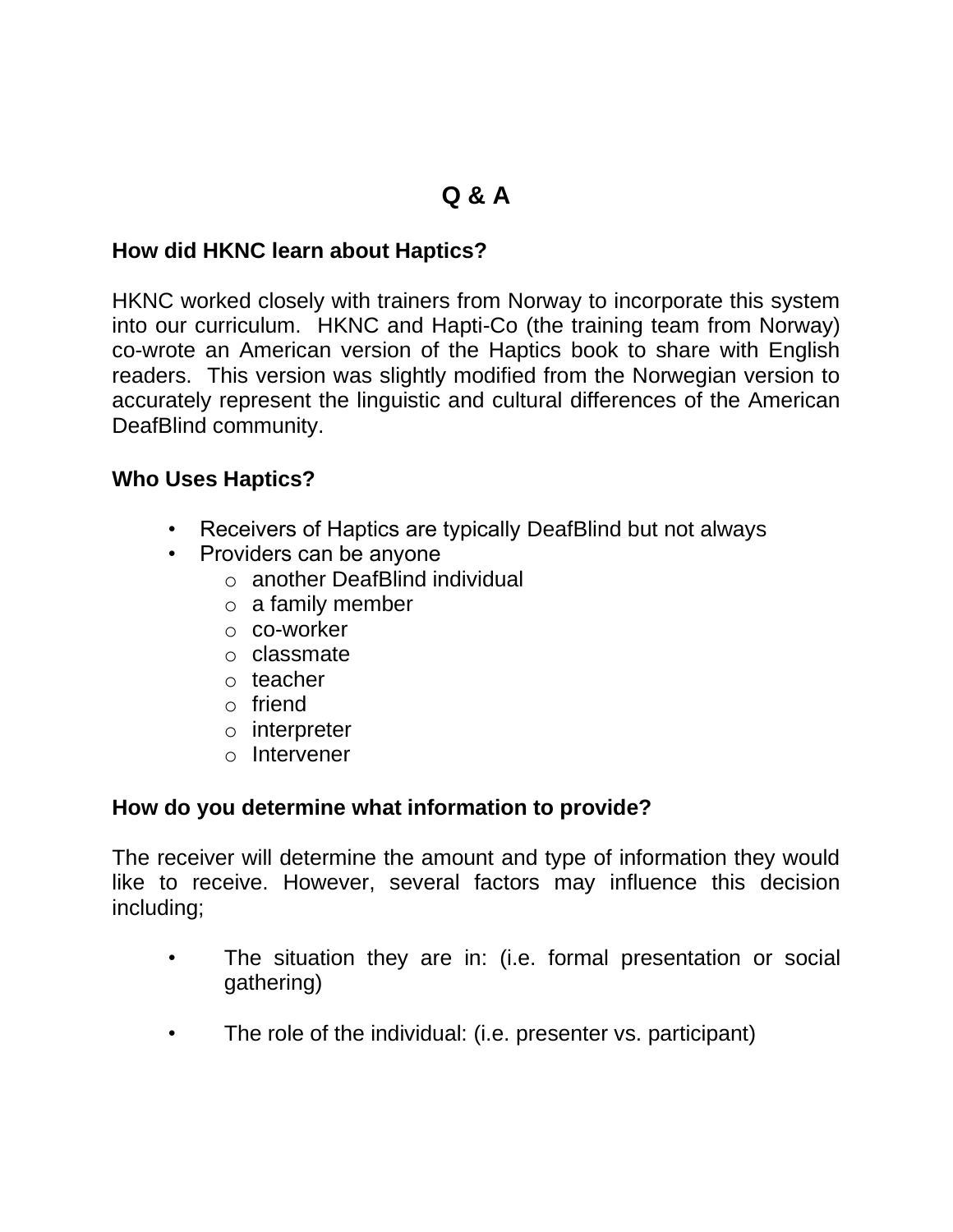- Age of onset of vision loss: ( i.e. a person who was born blind will typically want different information than an individual who just recently lost their vision)
- Personal preferences everyone is different

Often individuals find just a few signals can make a tremendous change in their lives.

## **What is the difference between Haptics and Pro-Tactile?**

Often people question how Haptics differs from Pro-Tactile (PT). To clarify, (PT) is much more than a system of providing visual and environmental information. Developed in 2007, by individuals who are DeafBlind in Seattle WA., PT is a philosophy, a language and a movement that promotes equality and access for individuals who are DeafBlind. While methods for providing visual and environmental information are used in this overall philosophy, these methods are purposefully not standardized or documented. The creators explain that PT uses more of an organic or natural interaction where the communication partners decide what is best for them at the time. For more information, please go to [www.protactile.org.](http://www.protactile.org/) HKNC is fully supportive of PT and all philosophies and systems that improve the quality of life for individuals who are DeafBlind.

Haptics is not a language, nor does it represent a movement or any cultural inclinations. Haptics is simply a standardized system for providing and receiving visual and environmental information and social feedback. Haptics was developed by DeafBlind individuals in Norway during the early 90's in an effort to standardize a method of communication that was already evolving organically within the DeafBlind community. Haptic communication is a fixed set of signals performed in a specific way and in a defined order.

#### **What is social feedback/personal reactions?**

Haptics can be used to provide information about what is occurring in one's environment, but it also can be used to provide one's own personal reactions (social feedback) in a one to one or small group setting. Imagine telling a friend a story and not being able to see them nodding indicating they are following along, eyes widening with excitement, welling up with tears or laughing at a joke. If a person expresses them self and accesses